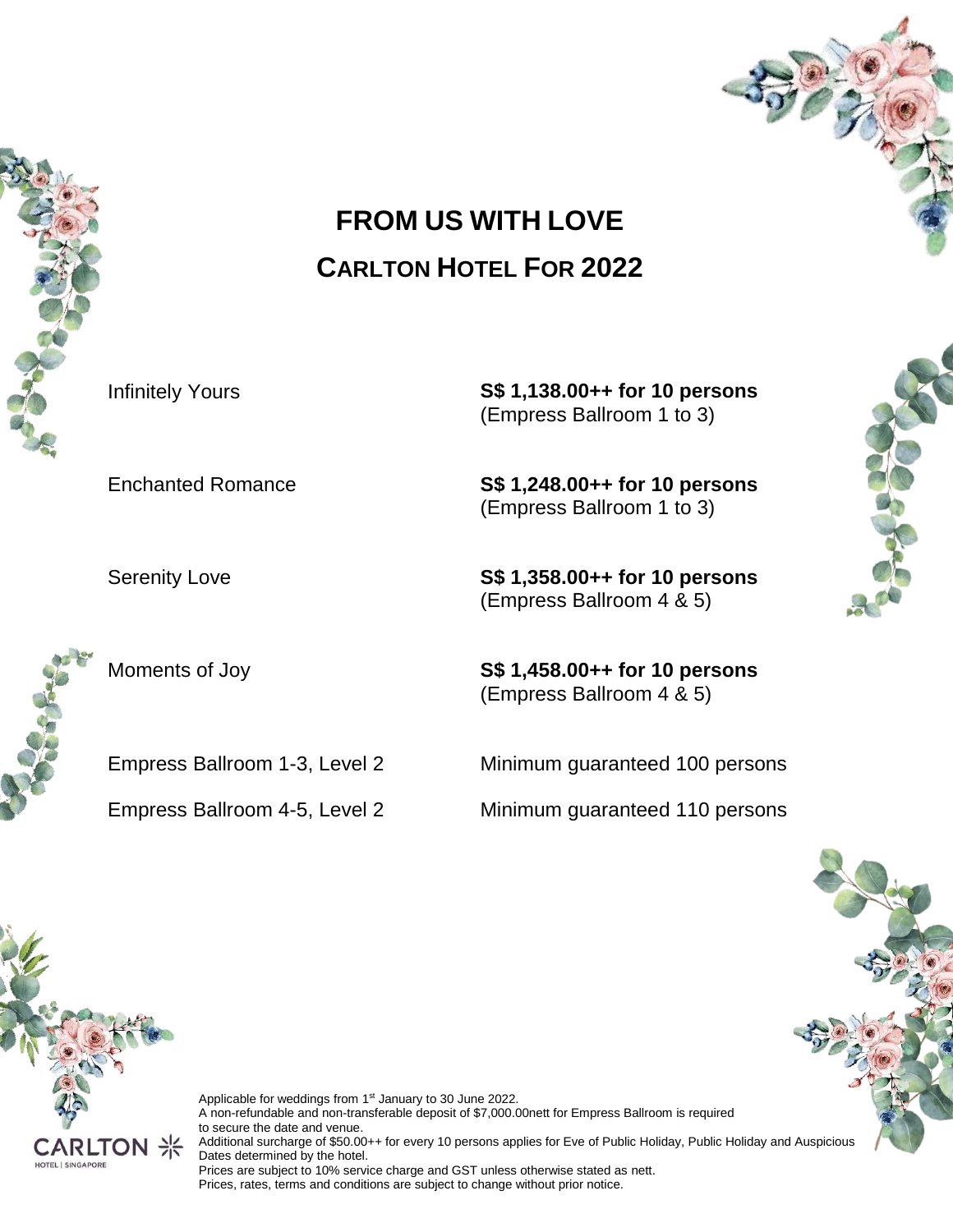### **WEDDING PACKAGE**

### **DINING**

- Sumptuous Chinese Cuisine specially prepared by our Master Chef from the award-winning Wah Lok Cantonese Restaurant.
- Preferential rates for food tasting in Wah Lok Cantonese Restaurant, available only on Weekday evenings from Monday to Thursday excluding Eve of Public Holidays & Public Holidays.

### **BEVERAGES**

- Free flow of Chinese tea and soft drinks throughout event (excluding juices).
- House Pour wine can be arranged at a special price of **S\$65.00++** per bottle.
- Beer can be arranged at a special price of **S\$720.00++** per 30-litre barrel or at **S\$18.00++** per glass.
- Corkage fee for Duty Paid & Sealed wine and hard liquor can be arranged at **S\$18.00++** per opened bottle.

### **DECORATIONS**

- Smoke effect for March in ceremony to accompany couple's grand entrance.
- Elegant floral decorations for the stage, aisle and floral center pieces for all dining tables.
- $\bullet$  Intricately designed dummy wedding cake for cake cutting ceremony.
- Complimentary 5-tier fountain display with a bottle of Prosecco.

### **COMPLIMENTARY**

CARLTON HOTEL I SINGAPORE

- Complimentary \$80 room service credits (Valid during your wedding stay only)
- Choice of unique wedding gifts for all your guests.
- Choice of elegant wedding invitation cards for up to 50% of your guaranteed attendance. (Printing not included)
- Complimentary car park coupons for up to 20% of your guaranteed attendance.
- Complimentary usage of Ang Bao Box to contain well wishes from your guests.
- Complimentary utilization of existing LCD Projector and screen for your wedding video montage

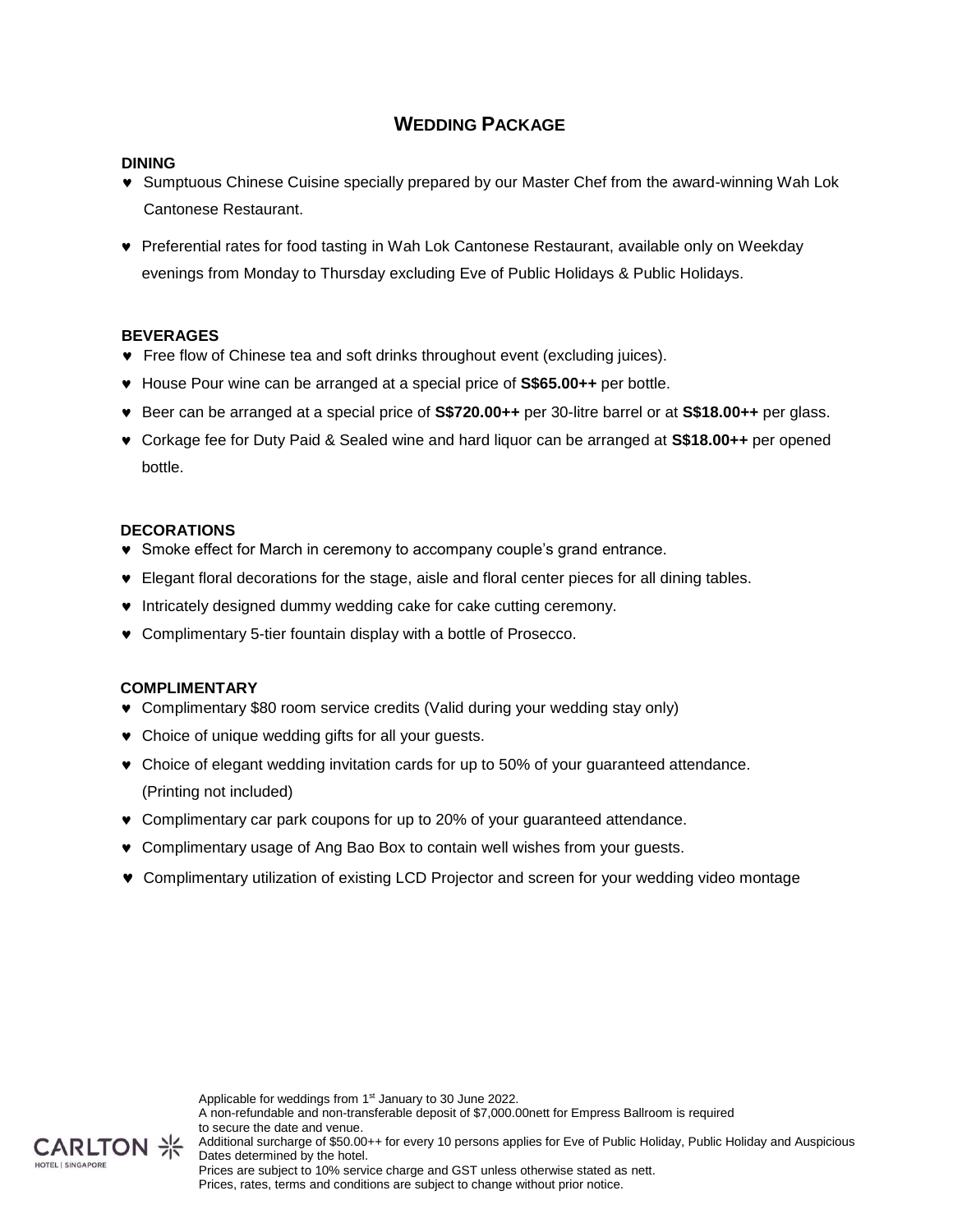



### **Empress Ballroom 1 to 3 Package**

- One (1) night stay in our Bridal Room with welcome amenities & breakfast for two persons at Café Mosaic.
- Complimentary one (1) 30-litre barrel of beer for event consumption only.

### **Empress Ballroom 4 & 5 Package**

One (1) night stay in our Bridal Room with welcome amenities & breakfast for two persons at

Café Mosaic.

- Complimentary one (1) 30-litre barrel of beer for event consumption only.
- Complimentary day use room for helper's usage from 1000hrs to 1700hrs / 1500hrs to 2000hrs
- Complimentary additional one (1) night stay in our Bridal Room will be accorded for Moments of Joy.

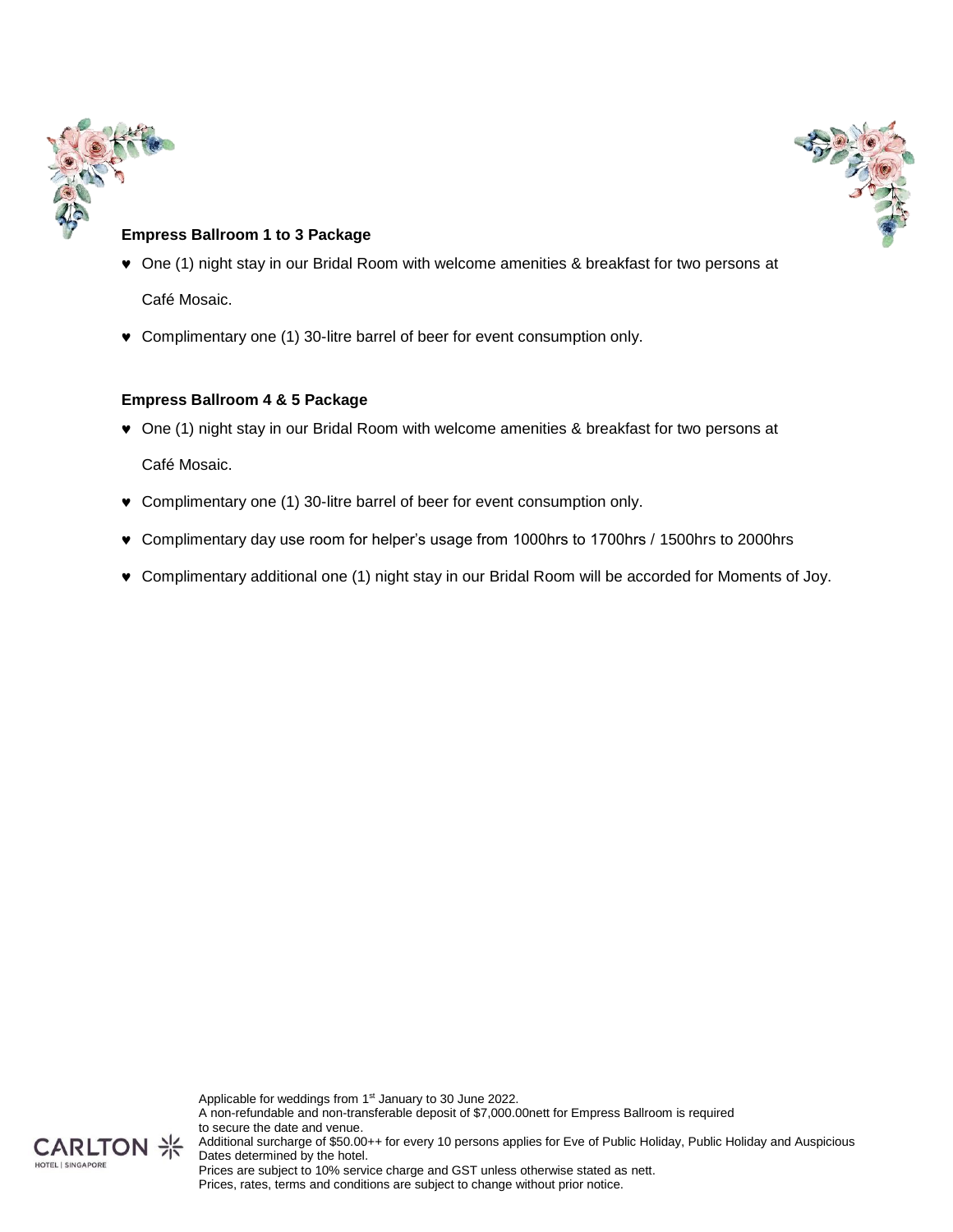

# 

# **INFINITELY YOURS**

### COLD DISH COMBINATION 大拼盆 **Choose five (5) items from the below selections**

▢ 烧鸭片 Roasted Duck ▢ XO 海螺

XO Topshell

▢ 话梅番茄 Mini Tomato with Plum ▢ 日式迷你八爪鱼 Japanese Baby **Octopus** 

Prawn Salad ▢ 迷你春卷 Mini Spring Roll

▢沙律虾

▢ 香炸白饭鱼 Deep Fried Silverfish ▢ 炒桂花粉丝

Scrambled Eggs with Vermicelli

### Choose one (1) item from each course stated below

### SOUP 汤类

**FISH** 鱼

▢ 金汤海皇羹 (虾粒,蟹肉, 瑶柱,海螺丝) Imperial Four Treasures in Carrot Soup

▢ 虫草花海螺雞汤 Double Boiled Chicken Soup with Cordyceps Flower and Sea Whelk

▢ 油炸金目鲈 Deep Fried Sea Bass in Superior Soya Sauce

### VEGETABLE 菜

▢ 海螺扒菠菜 Giant Topshell with Spinach

### POULTRY 家禽

▢ 茶皇豉油鸡 Smoked Chinese Tea Soya Chicken

### **NOODLES & RICE 面.饭**

▢ 豉油皇海鲜粒炒米粉 Fried Vermicelli with Diced Seafood

### DESSERT 甜品

▢冻芒果布丁 Mango Pudding ▢ 干贝北菇扒西兰花 Braised Shiitake Mushroom with Broccoli in Conpoy Sauce

Steamed Sea Bass with Minced Garlic in Soya Sauce

▢豉油鸡 Soya Sauce Chicken

▢ 蒜茸蒸金目鲈

▢ 海鲜荷叶饭 Lotus Leaf Rice with Diced Seafood

▢龙眼红枣汤圆 Glutinous Rice Ball in Longan & Red Dates

Applicable for weddings from 1<sup>st</sup> January to 30 June 2022. A non-refundable and non-transferable deposit of \$7,000.00nett for Empress Ballroom is required to secure the date and venue. Additional surcharge of \$50.00++ for every 10 persons applies for Eve of Public Holiday, Public Holiday and Auspicious Dates determined by the hotel. Prices are subject to 10% service charge and GST unless otherwise stated as nett. Prices, rates, terms and conditions are subject to change without prior notice.

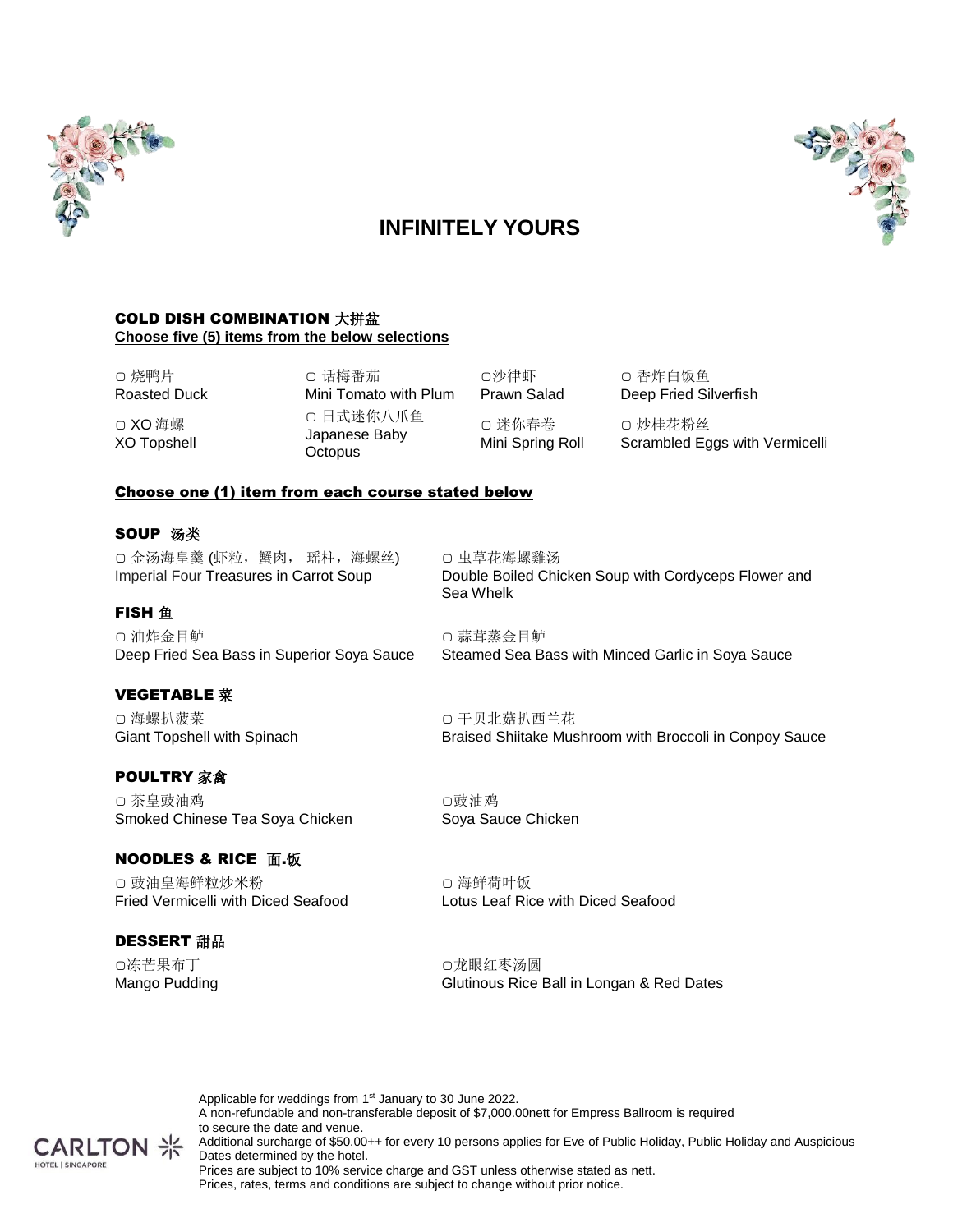

# **ENCHANTED ROMANCE**



### COLD DISH COMBINATION 大拼盆 **Choose five (5) items from the below selections**

▢ 脆皮烧肉 Roast Pork

▢ 香炸鱼皮

Deep Fried Fish Skin

▢ 烧鸭片 Roasted Duck

▢ 日式迷你八爪鱼 Japanese Baby Octopus

▢ 沙律虾 Prawn Salad ▢ 迷你春卷 Mini Spring Roll

▢ 话梅番茄 Mini Tomato with Plum ▢ 炒桂花粉丝 Scrambled Eggs with Vermicelli

### Choose one (1) item from each course stated below

### **SOUP 汤类**

▢ 五宝羹 (海參,蟹肉,瑤柱,鱼鳔,金菇) Imperial Five Treasures Soup

### **FISH** 鱼

▢ 港式蒸海斑 Steamed Garoupa in Superior Soya Sauce

### SEAFOOD 海鲜

▢ XO 蜜豆炒虾球 Sautéed Prawns with Honey Peas in XO Sauce

### VEGETABLE 菜

▢ 海螺扒菠菜 Giant Topshell with Spinach

### POULTRY 家禽

▢ 葱油招牌脆皮炸子鸡 Signature Crispy Roast Chicken with Onion

### **NOODLES & RICE 面.饭**

▢ 银芽九王干烧伊府面 Braised Ee-Fu Noodles with Silver Sprout, Straw Mushrooms and Chives

### DESSERT 甜品

▢ 青苹果菊冻 Chilled Green Apple Jelly with Chrysanthemum

▢ 海螺丝鱼肚羹 Thick Soup with Shredded Topshell and Fish Maw

▢ 蒜茸蒸海斑 Steamed Garoupa with Minced Garlic in Soya Sauce

▢ 宮保虾球 Wok Fried Prawns in 'Kung Po' Sauce

▢ 干贝北菇扒西兰花 Braised Shiitake Mushroom with Broccoli in Conpoy Sauce

▢ 茶皇豉油鸡 Smoked Chinese Tea Soya Chicken

▢ 腊味荷叶饭 Fried Rice with Dried Sausage in Lotus Leaf

▢ 红豆沙汤圆 Cream of Red Bean Paste with Glutinous Rice Ball

Applicable for weddings from 1<sup>st</sup> January to 30 June 2022. A non-refundable and non-transferable deposit of \$7,000.00nett for Empress Ballroom is required to secure the date and venue. Additional surcharge of \$50.00++ for every 10 persons applies for Eve of Public Holiday, Public Holiday and Auspicious Dates determined by the hotel.

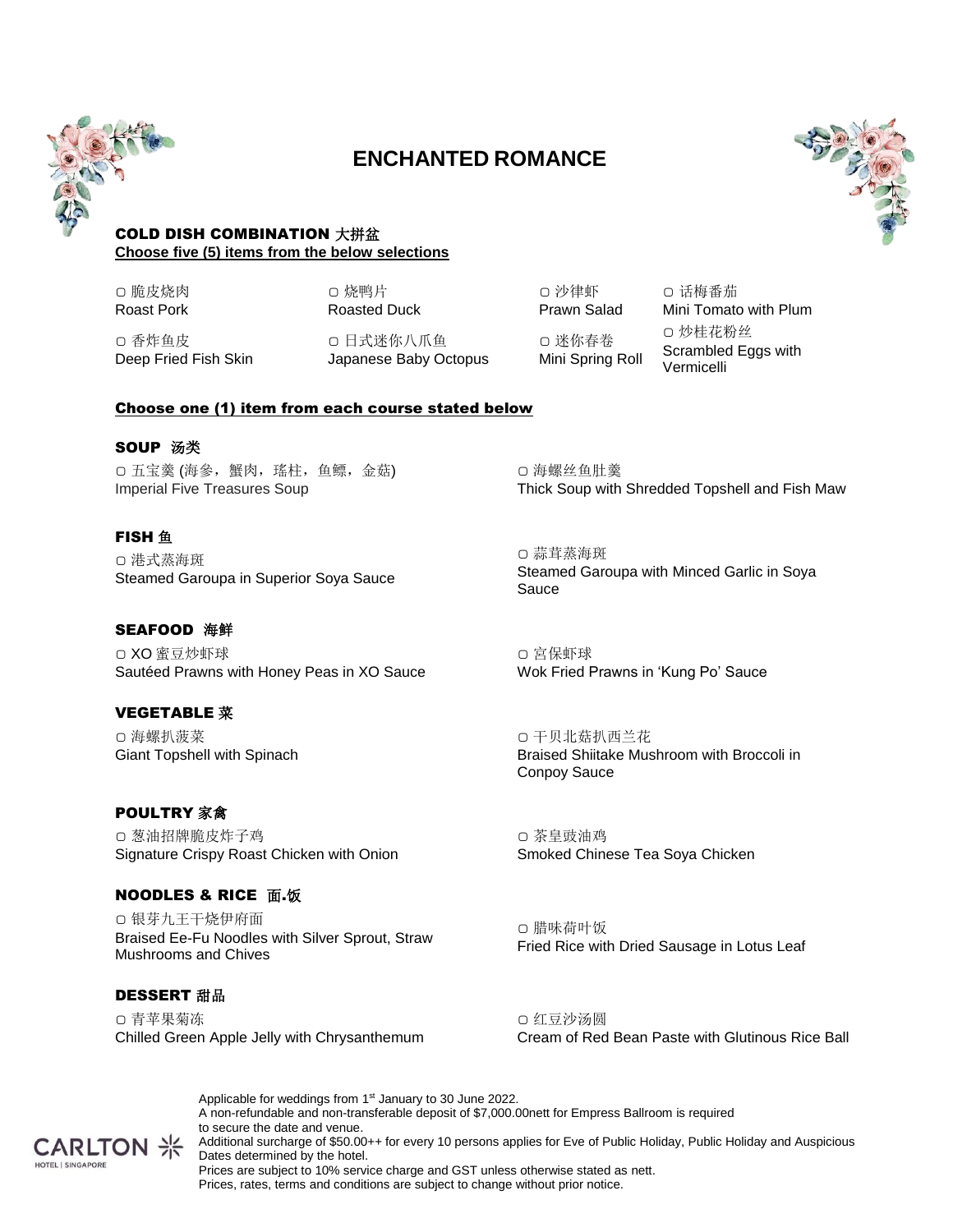

## **SERENITY LOVE**



### COLD DISH COMBINATION 大拼盆 **Choose five (5) items from the below selections**

▢ 龙虾沙律 Lobster Salad

▢ 香炸鱼皮

Deep Fried Fish Skin

▢ 烟鸭胸 Smoked Duck Breast ▢ 日式迷你八爪鱼 Japanese Baby **Octopus** 

▢ 沙律虾 Prawn Salad ▢ 迷你春卷 Mini Spring Roll

▢ 话梅番茄 Mini Tomato with Plum ▢ XO 海螺

XO Topshell

### Choose one (1) item from each course stated below

### **SOUP 汤类**

▢ 八宝羹 (海参,蟹黄,蟹肉,瑶柱, 鱼鳔,海螺,金菇,竹笙) Imperial Eight Treasure Soup

### **FISH** 鱼

▢ 港式蒸海斑 Steamed Garoupa in Superior Soya Sauce

### SEAFOOD 海鲜

▢ XO 蜜豆炒虾 Sautéed Prawns with Honey Peas in XO Sauce

### VEGETABLE 菜

▢ 海螺北菇扒菠菜 Giant Topshell with Spinach and Shiitake Mushroom

### POULTRY 家禽

▢ 脆皮烧鸡 Crispy Roast Chicken

### **NOODLES & RICE 面.饭**

▢ 豉油皇海鲜粒炒米粉 Fried Vermicelli with Diced Seafood

### DESSERT 甜品

▢ 冻芒果布丁 Mango Pudding

**CARLTON** HOTEL I SINGAPORE

▢ 紅燒海味羹 (鲍鱼丝,虾粒,蟹肉,墨鱼) Braised Superior Broth with Shredded Abalone and Diced Seafood

▢ 蒜茸蒸海斑 Steamed Garoupa with Minced Garlic in Soya Sauce

▢ 沙律虾球 Sautéed Prawns Tossed with Salad Cream

▢ 北菇扒西兰花蟹肉汁 Braised Shitake Mushroom with Broccoli in Crabmeat Sauce

▢茶皇豉油鸡 Smoked Chinese Tea Soya Chicken

▢ 腊味荷叶饭 Fried Rice with Dried Sausage in Lotus Leaf

▢ 百年好合红豆沙 Red Bean Paste with Lotus Seed & Lily Flower

Applicable for weddings from 1<sup>st</sup> January to 30 June 2022. A non-refundable and non-transferable deposit of \$7,000.00nett for Empress Ballroom is required to secure the date and venue. Additional surcharge of \$50.00++ for every 10 persons applies for Eve of Public Holiday, Public Holiday and Auspicious Dates determined by the hotel.